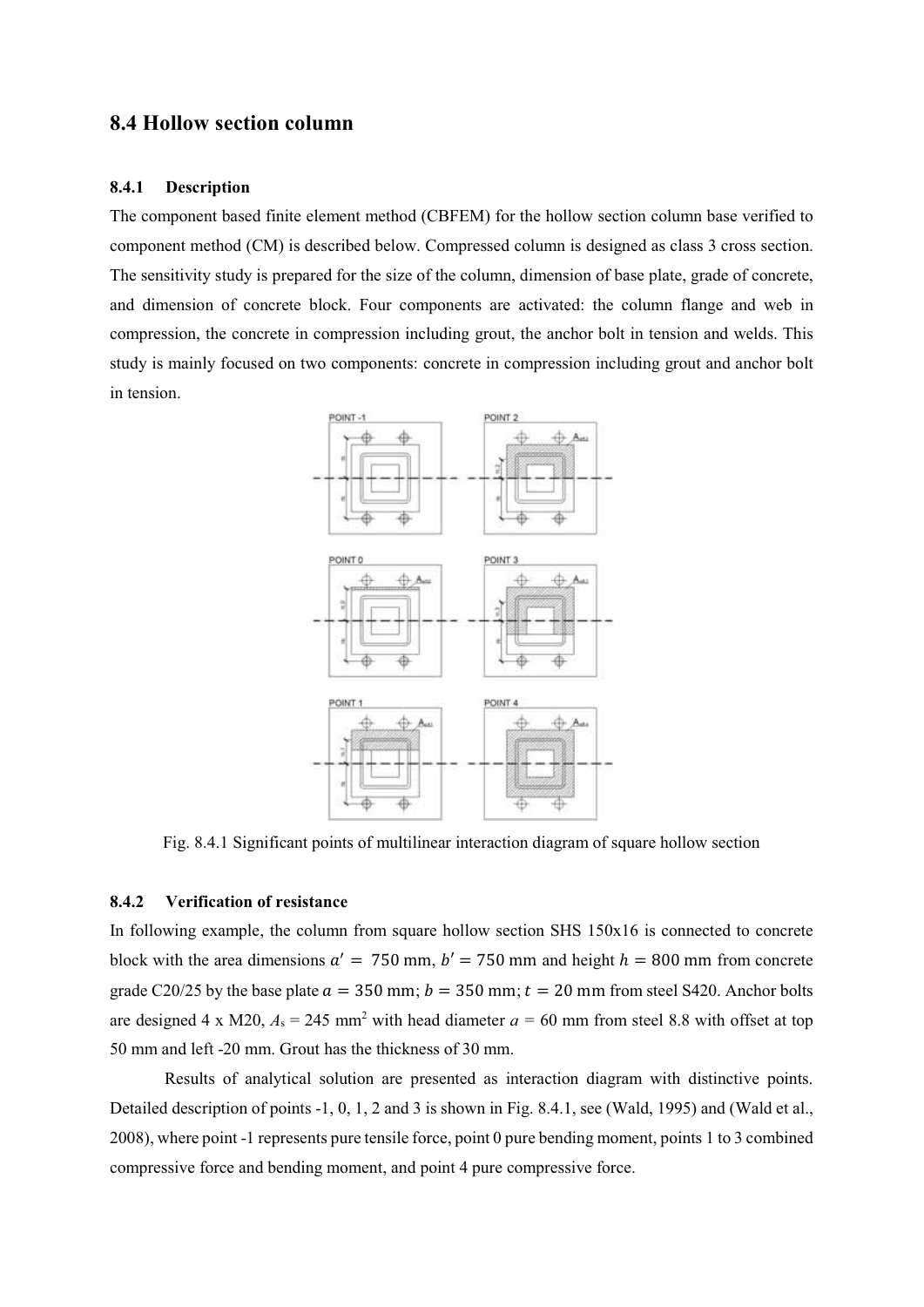In CBFEM, the prying forces occur in case of loading in pure tension loading; while in CM, no prying forces are developed by limiting the resistance to 1-2 failure mode only, see (Wald et al, 2008). Due to allowing the prying forces, the difference in resistance is about 10 %. The numerical model of column base is shown in Fig. 8.4.2. Results by CBFEM are presented by the stress distribution for point 0 and 3, displayed in Fig. 8.4.3 and Fig. 8.4.4 and compared on interaction diagram in Fig. 8.4.5.



Fig.8.4.2 The column base for column SHS 150x16 and selected meshed of base plate



Fig. 8.4.3 CBFEM results for point 0, e.g. pure bending moment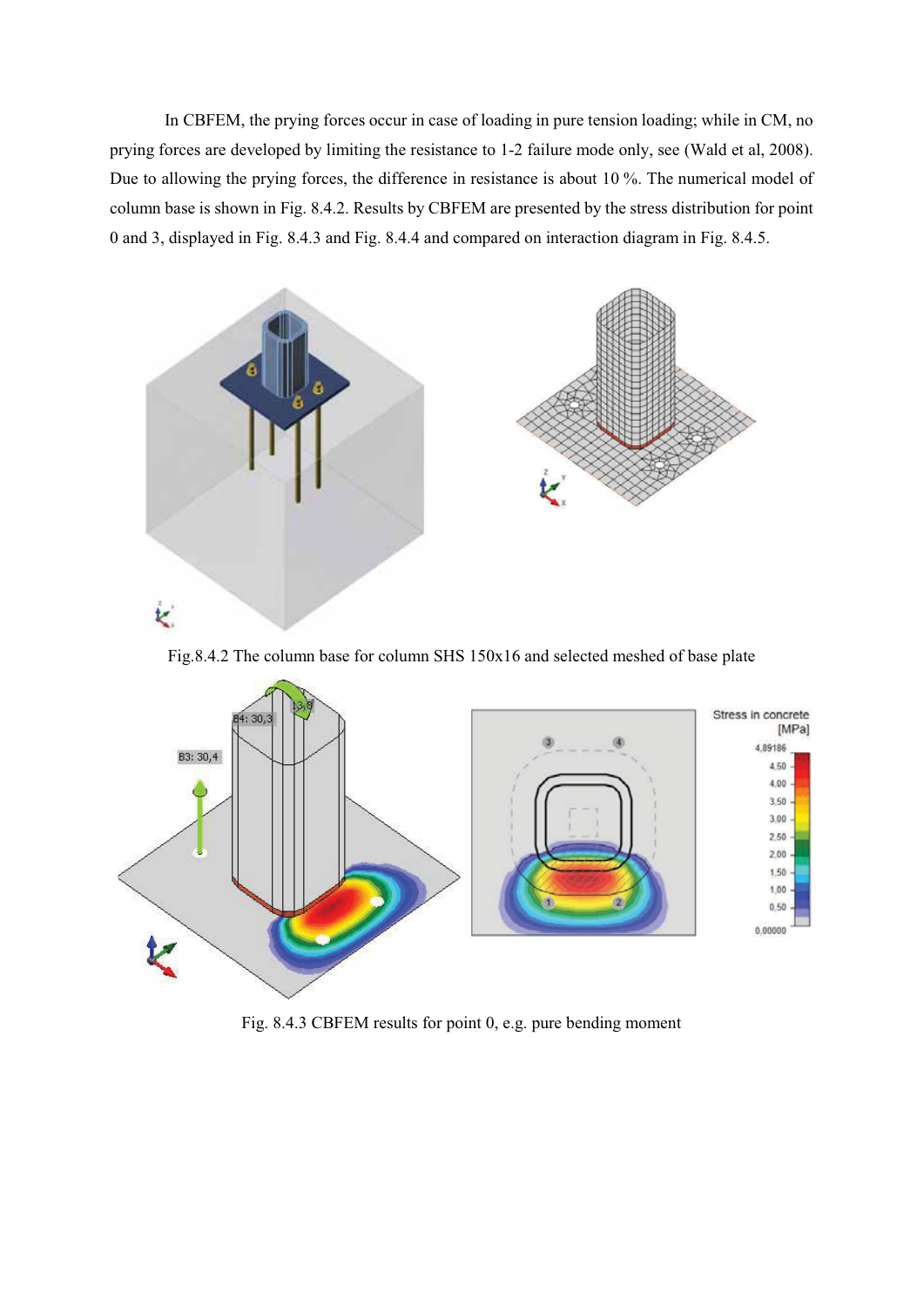

Fig. 8.4.4 CBFEM results for point 3, e.g. compressive force and bending moment



Fig. 8.4.5 Comparison of results of prediction of resistance by CBFEM and CM on interaction diagram for column base of column cross section SHS 150x16

### 8.4.3 Sensitivity study

The sensitivity study is prepared for the column cross section size, dimensions of the base plate, concrete grade, and dimensions of the concrete block. The columns are selected SHS 150x16, SHS 160x12.5 and SHS 200x16. The base plate is designed with area dimensions 100 mm, 150 mm and 200 mm larger than the column cross section. The base plate thickness is 10 mm, 20 mm and 30 mm. The foundation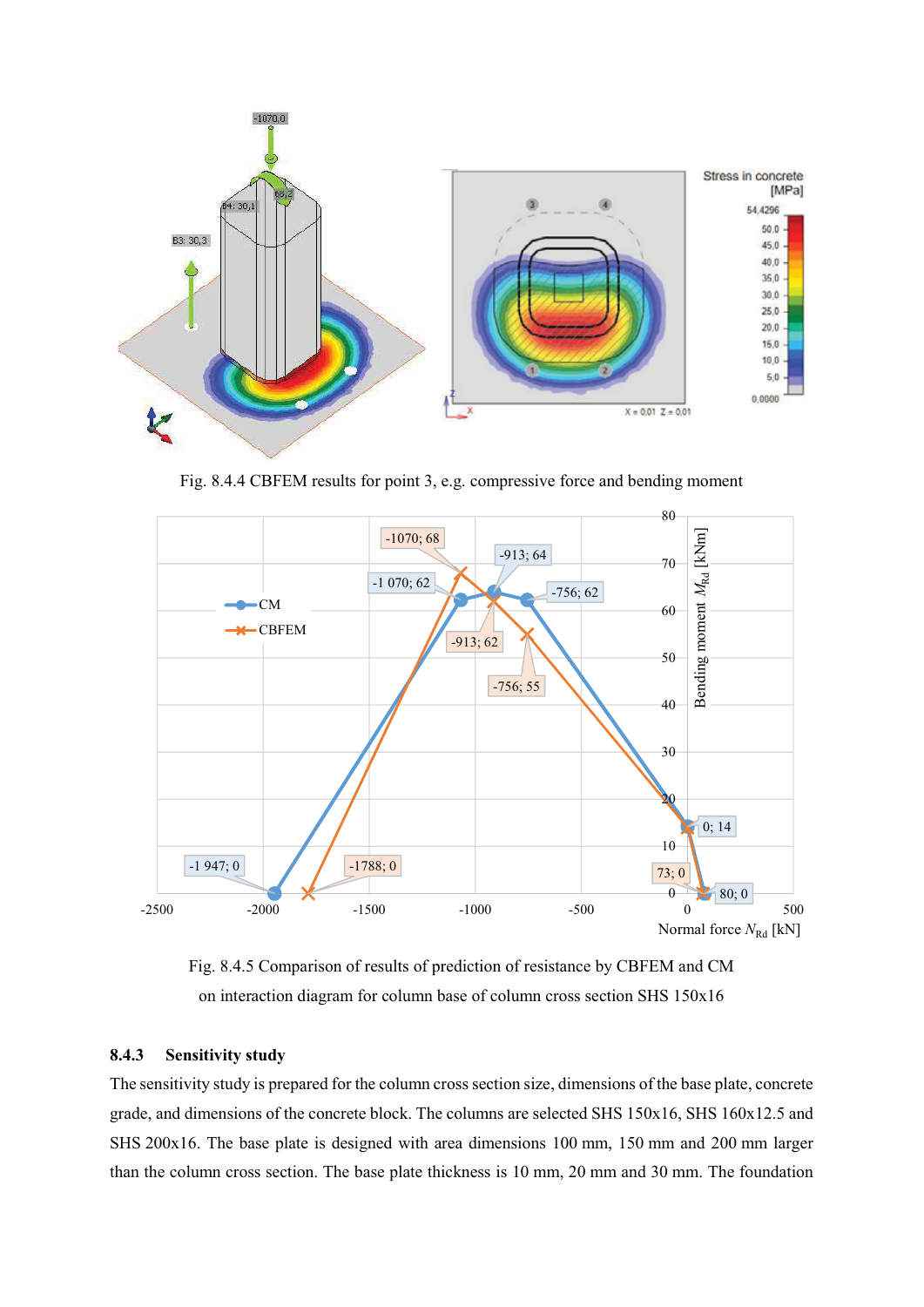block is from concrete grade C20/25, C25/30, C30/37 and C35/45 with height for all cases 800 mm and with area dimensions 100 mm, 200 mm, 300 mm and 500 mm larger than the dimensions of the base plate. One parameter was changed while the others were held constant. The parameters are summarized in Tab. 8.4.1. The fillet welds with thickness  $a = 8$  mm were selected. The joint coefficient for high quality grout is taken as  $\beta_i = 1.0$ . Steel plates are from S420 with anchor bolts M20 grade 8.8 in all cases.

| Column cross section     | SHS 150x16 | SHS 16x12,5 | SHS 200x16         |  |
|--------------------------|------------|-------------|--------------------|--|
| Base plate offset, mm    | 100        | 150         | 200                |  |
| Base plate thickness, mm |            | 20          | 30                 |  |
| Concrete grade           | C20/25     | C30/37      | C <sub>35/45</sub> |  |
| Concrete pad offset, mm  | 100        | 300         | 500                |  |

Table 8.4.1 Selected parameters

For sensitivity study of column cross section, the concrete grade C20/25, the base plate thickness 20 mm, the base plate offset 100 mm and the concrete block offset 200 mm were used for varying parameter of column section. The comparison of CBFEM (marked IC) to analytical model by CM (marked An) is shown on the interaction diagrams in Fig. 8.4.6.



Fig. 8.4.6 Comparison of results of CBFEM (marked IC) to CM (marked An) for the different column cross sections

For sensitivity study of base plate offset, the column cross section SHS 200x16, concrete grade C25/30, base plate thickness 20 mm and concrete block offset 200 mm were selected. The comparison of interaction diagrams is in Fig. 8.4.7. The biggest difference is in the resistance in pure tension of large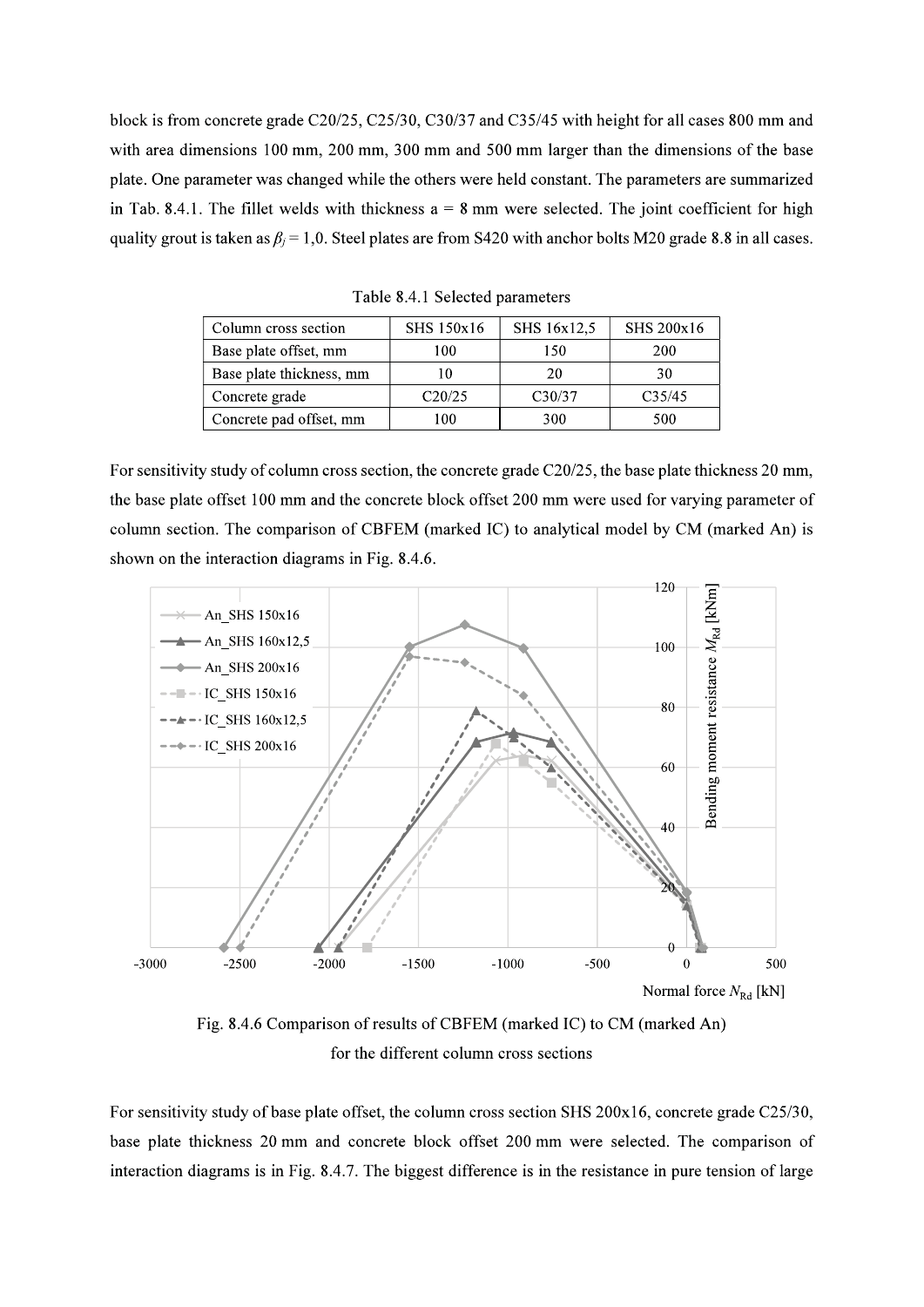base plate where significant prying forces were present in CBFEM analyses, which are limited by analytical design.



Fig. 8.4.7 Comparison of results of CBFEM (marked IC) to CM (marked An) for the different base plate offsets

For sensitivity study of base plate thickness, the column cross section SHS 200x16, concrete grade C25/30, base plate offset 100 mm and concrete block offset 200 mm were selected. 10 mm, 20 mm and 30 mm base plate thicknesses were used in this study. The comparison of interaction diagrams is in Fig. 8.4.8. The biggest difference is in the resistance in pure tension of thin base plate where significant prying forces were present in CBFEM analyses, which are limited in analytical design by CM.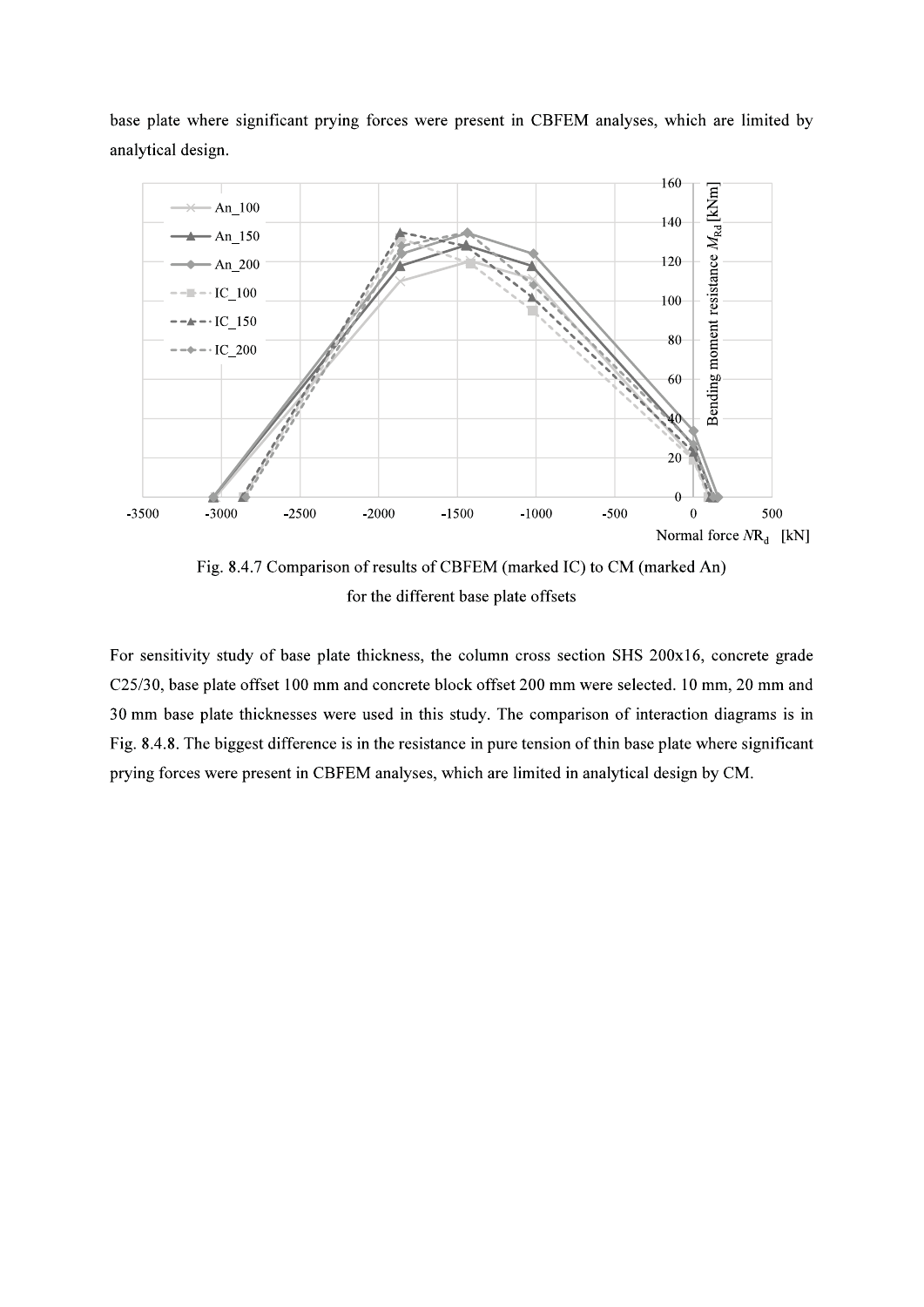

Fig. 8.4.8 Comparison of results of CBFEM (marked IC) to CM (marked An) for the different base plate thickness

For sensitivity study of concrete grade, the column cross section SHS 150x16, base plate thickness 20 mm, base plate offset 100 mm and concrete block offset 200 mm were selected. Concrete grades C20/25, C30/37 and C35/45 were used in this study. The comparison of interaction diagrams is in Fig. 8.4.9.



Fig. 8.4.9 Comparison of results of CBFEM (marked IC) to CM (marked An) for the different concrete grades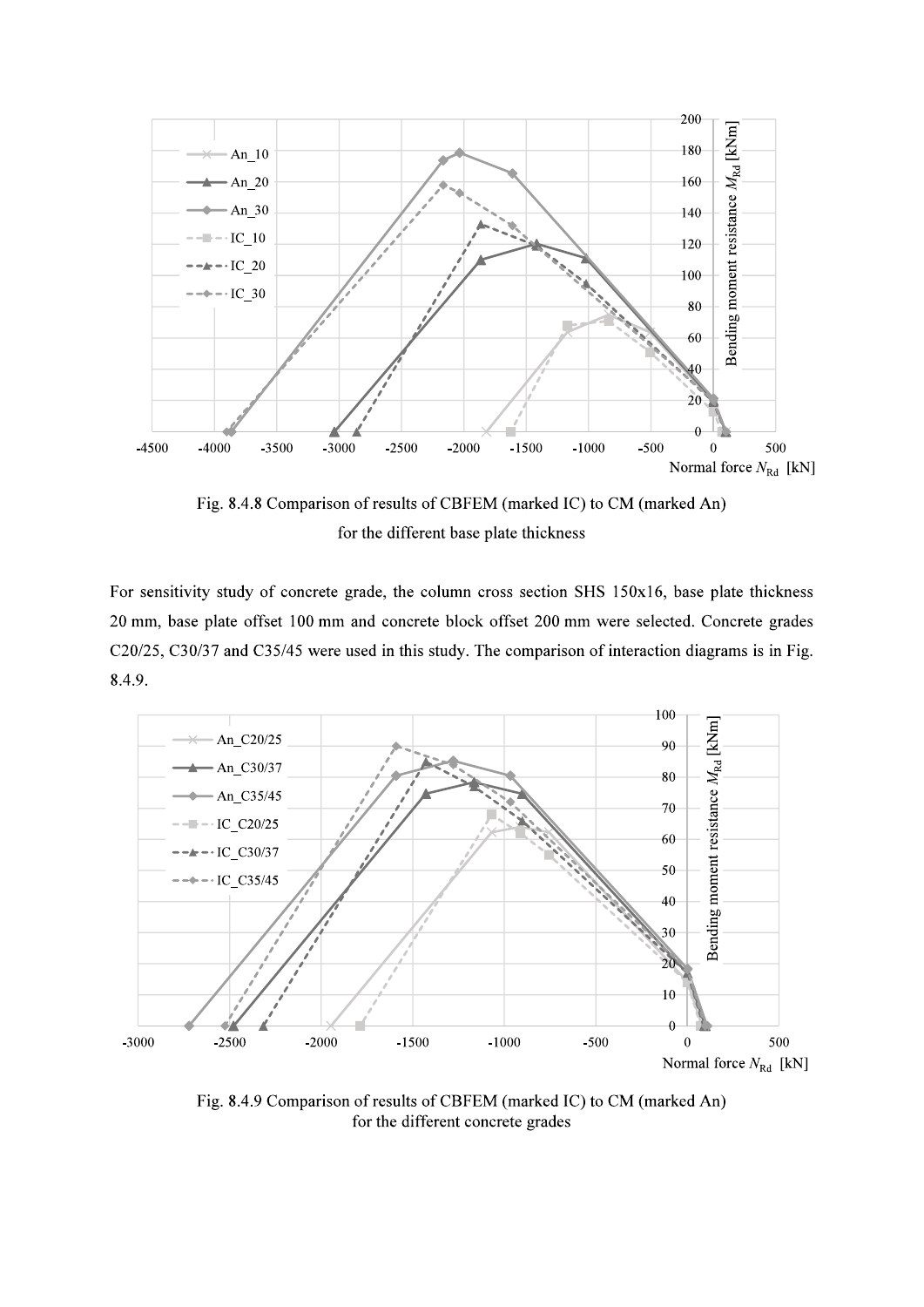For sensitivity study of concrete block offset, the column cross section SHS 160x12.5, base plate thickness 20 mm, base plate offset 100 mm and concrete grade 25/30 were selected. 100 mm, 300 mm and 500 mm concrete block offsets were used in this study. The comparison of interaction diagrams is in Fig. 8.4.10.



Fig. 8.4.10 Comparison of results of CBFEM (marked IC) to CM (marked An) for the different concrete block offsets

The differences in prediction of resistance of column base by CBFEM and CN are mainly in accepting the prying forces in CBFEM and avoiding it by CM according to EN1993-1-8:2006.

| Difference<br><b>CBFEM/CM</b> | Point-1 | Point 0 | Point 1 | Point 2 | Point 3 | Point 4 |
|-------------------------------|---------|---------|---------|---------|---------|---------|
| Maximum $\%$                  | 99.3    | 101.6   | 101.8   | 109.5   | 120.9   | 104.4   |
| Minimum $\%$                  | 70.2    | 69.4    | 79.8    | 85.6    | 90.9    | 89.3    |

Tab. 8.4.2 Interaction diagram comparison of CBFEM and CM

#### 8.4.4 **Benchmark** case

## Input

Column cross section

- SHS 150/16  $\bullet$
- Steel S460  $\bullet$

Base plate

- $\bullet$ Thickness 20 mm
- Offsets at top 100 mm, on left 100 mm  $\bullet$